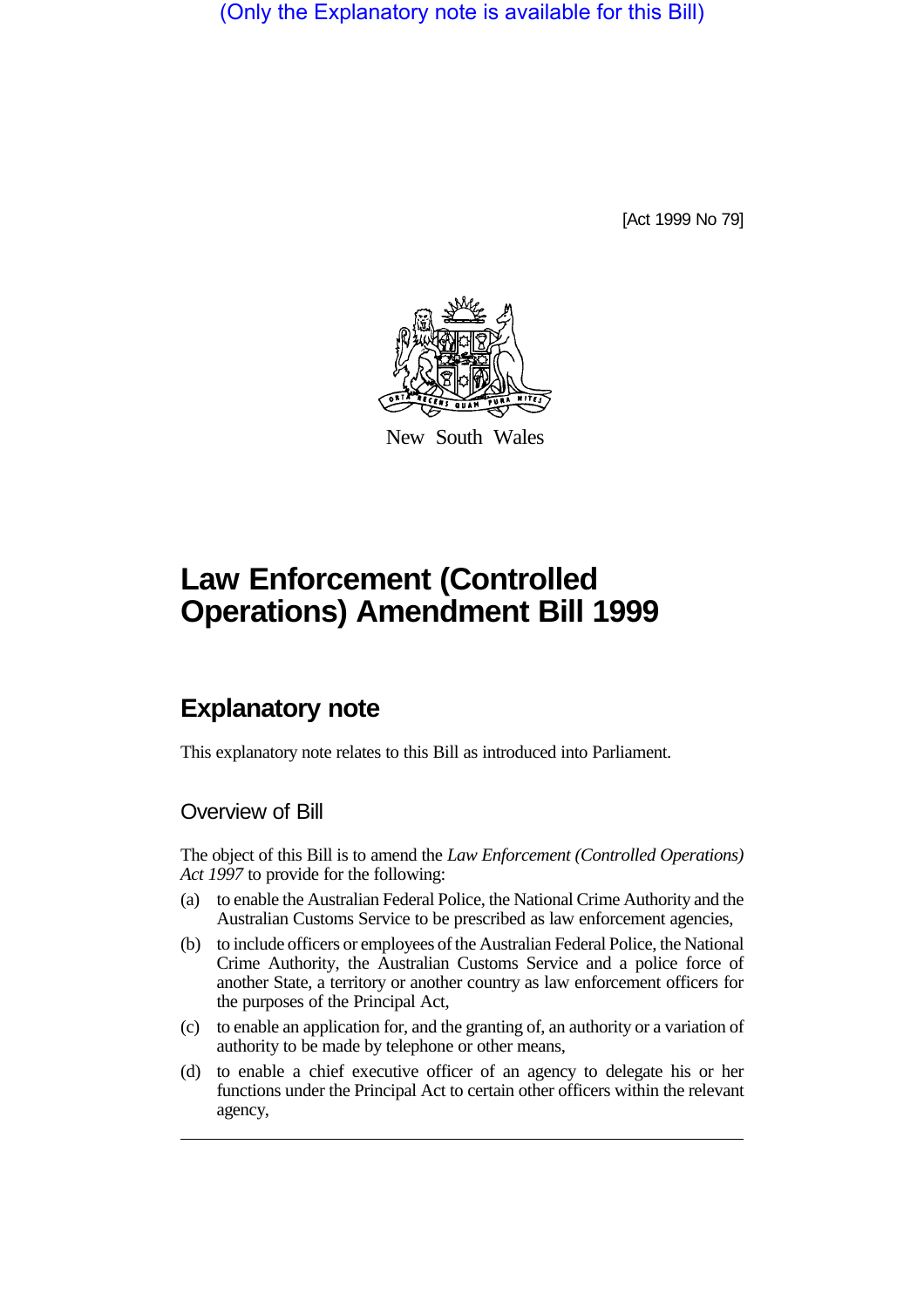Law Enforcement (Controlled Operations) Amendment Bill 1999 [Act 1999 No 79]

Explanatory note

- (e) to make it clear that the Principal Act does not affect certain discretions, including administrative and judicial discretions,
- (f) to provide for a further review of the Principal Act as soon as possible after 1 March 2001,
- (g) to make other miscellaneous amendments to the Principal Act.

## Outline of provisions

**Clause 1** sets out the name (also called the short title) of the proposed Act.

**Clause 2** provides for the commencement of the proposed Act on a day or days to be appointed by proclamation.

**Clause 3** is a formal provision giving effect to the amendments to the *Law Enforcement (Controlled Operations) Act 1997* set out in Schedule 1.

# **Schedule 1 Amendments**

#### **Law enforcement agencies and law enforcement officers**

Schedule 1 [4] amends the definitions of *law enforcement agency* and *law enforcement officer* in section 3 of the Principal Act to provide for the matters referred to in paragraphs (a) and (b) of the overview above. Schedule 1 [2] makes a consequential amendment to the definition of *chief executive officer* in section 3.

#### **Urgent applications and grants**

Schedule 1 [6], [7], [9] and [10] amend sections 5, 8 and 10 of the Principal Act to provide for the matters referred to in paragraph (c) of the overview above.

Section 5 of the Principal Act currently provides that an application for an authority in relation to a proposed controlled operation is to be made in writing or by facsimile transmission of a written application (to be known as a *formal application*).

Schedule 1 [6] amends section 5 to enable an application for an authority to be made by any other available means, including in person or by telephone or 2-way radio (known as an *urgent application*). Schedule 1 [9] makes similar amendments to section 10 in relation to an application for a variation of an authority. Schedule 1 [6] and [9] also amend sections 5 and 10 to enable the regulations to provide for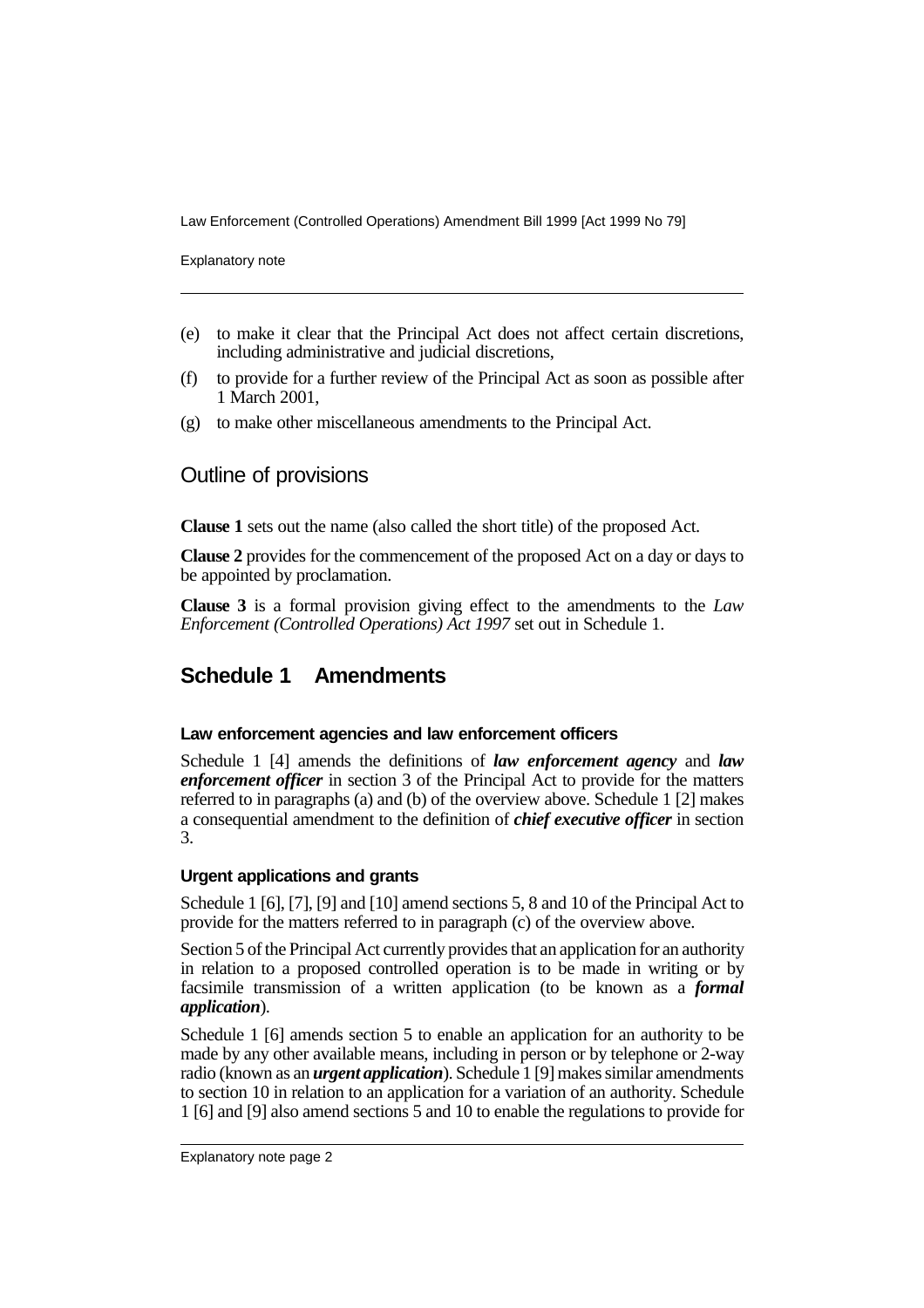Law Enforcement (Controlled Operations) Amendment Bill 1999 [Act 1999 No 79]

Explanatory note

various matters, including the circumstances in which an urgent application may be made and the form that a formal application for an authority or a variation of an authority may take.

Sections 8 and 10 of the Principal Act currently provide that an authority, or a variation of authority, is to be granted in writing (to be known as a *formal authority* and a *formal variation of authority*). Schedule 1 [7] and [10] amend sections 8 and 10 to provide that an authority or a variation of an authority may also be granted by any other available means, including in person or by telephone or 2-way radio (known as an *urgent authority* and an *urgent variation of authority*). Such authorities cease to have effect 72 hours after being granted, unless it sooner ceases to have effect. Schedule 1 [8] makes a consequential amendment to section 9. Schedule 1 [7] and [10] also amend sections 8 and 10 to enable the regulations to provide for various matters, including the procedure for the granting of an urgent authority or urgent variation of authority and the form that a formal authority or formal variation of authority may take.

Schedule 1 [19] amends section 23 of the Principal Act to require the Ombudsman to include details of the numbers of urgent authorities and variation of authorities granted, as well as applications for authorities and variation of authorities that have been refused by the chief executive officer of the relevant agency, in the annual report of the Ombudsman.

#### **Delegations**

Schedule 1 [23] amends the Principal Act in the manner referred to in paragraph (d) of the overview above. In particular, Schedule 1 [23] substitutes section 29 of the Principal Act so that the Commissioner of Police may delegate any of the Commissioner's functions under the Act, other than the power of delegation, to no more than 5 persons. Such a person must be of or above the position of Superintendent. The proposed amendment also provides that in the case of the chief executive officer of any other law enforcement agency, the chief executive officer may delegate such functions to no more than one person.

#### **Act not to affect certain matters**

Schedule 1 [5] amends the Principal Act in the manner referred to in paragraph (e) of the overview above by inserting proposed section 3A in the Principal Act. Proposed section 3A provides that the Principal Act does not affect, and is never taken to have affected, the existence or exercise of certain discretions, including judicial and administrative discretions, in relation to legal proceedings.